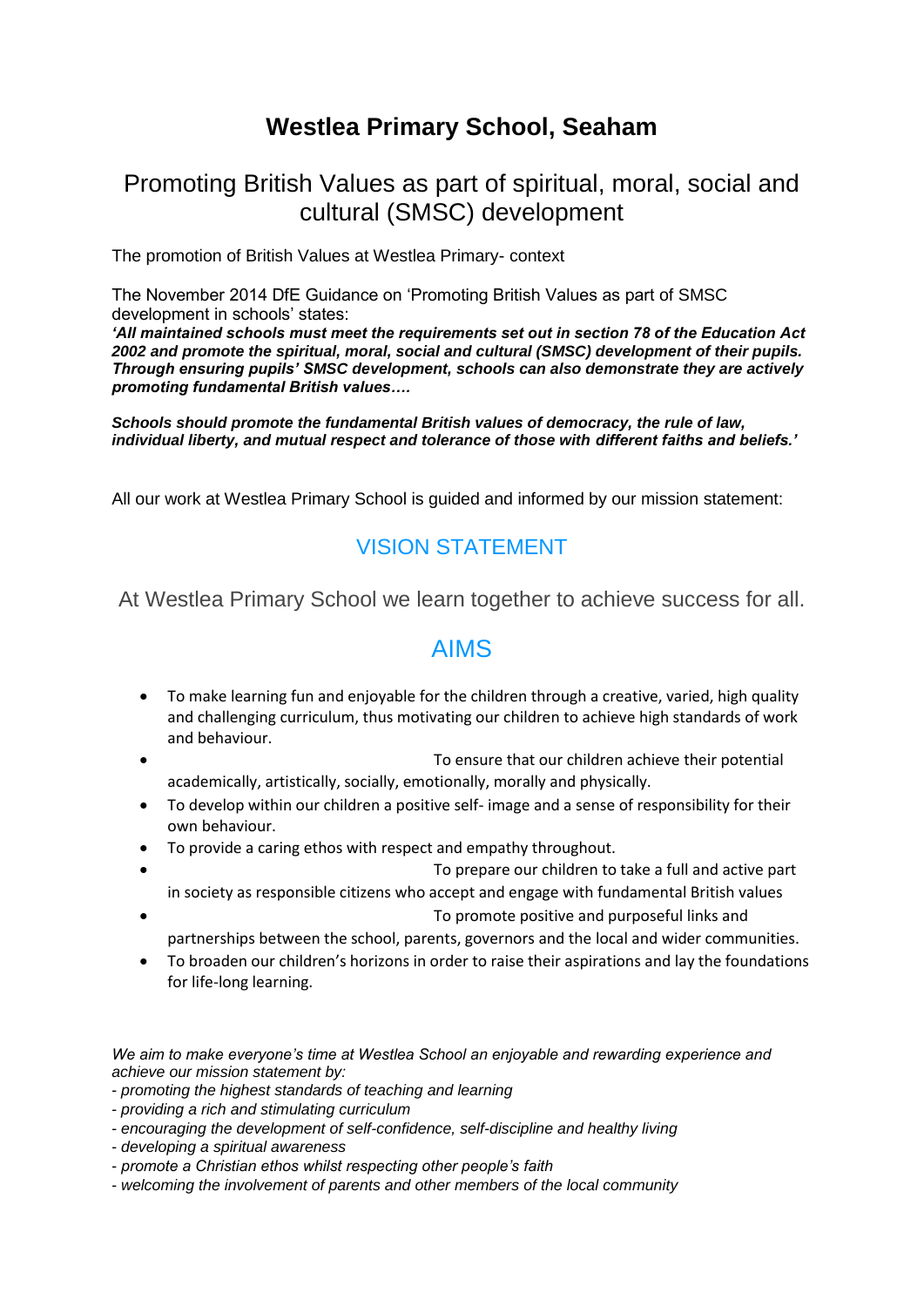- *expecting everybody to understand their own rights and take responsibility to respect the rights of others* 

- *expecting everybody to make a positive contribution to our school, the wider community and our planet* 

- *providing an environment where all feel safe from bullying and discrimination.* 

The school has a wide-ranging and successful SMSC programme encompassing our school ethos, curriculum work, positive relationships within school, assemblies and collective worship, engagement with parents and families and enrichment activities, including visits and visitors.

Please see our school self-evaluation document for more details of our full SMSC provision. Many of these SMSC activities aim to develop pupils' understanding of British values and prepare children for life in modern Britain.

#### The promotion of British Values at Westlea Primary– examples of activities

The table below seeks to set out how we teach, learn about and promote each aspect of the British values described in the DfE guidance. It also sets out where further evidence can be found for each aspect.

| <b>Through their SMSC</b>                                                                                                                                                                                                                                                                         | Examples of how we do this at                                                                                                                                                                                                                                                                                                                                                                                                                                                                                                          | <b>Evidence</b>                                                                                                                                                                                                                                                                                                                                                                            |
|---------------------------------------------------------------------------------------------------------------------------------------------------------------------------------------------------------------------------------------------------------------------------------------------------|----------------------------------------------------------------------------------------------------------------------------------------------------------------------------------------------------------------------------------------------------------------------------------------------------------------------------------------------------------------------------------------------------------------------------------------------------------------------------------------------------------------------------------------|--------------------------------------------------------------------------------------------------------------------------------------------------------------------------------------------------------------------------------------------------------------------------------------------------------------------------------------------------------------------------------------------|
| provision schools should:                                                                                                                                                                                                                                                                         | <b>Westlea Primary</b>                                                                                                                                                                                                                                                                                                                                                                                                                                                                                                                 |                                                                                                                                                                                                                                                                                                                                                                                            |
| enable students to develop their<br>self-knowledge, self-esteem and<br>self-confidence                                                                                                                                                                                                            | - Positive behaviour policy, including way in<br>which sanctions are implemented<br>- Class assemblies/music assemblies/Arts<br>Projects/contributions to assemblies- regular<br>opportunities to share and perform<br>- PSHE curriculum and circle times<br>- Rights Respecting Schools work<br>- Pupil premium reading group - developing<br>knowledge and reading for pleasure<br>- Individual/tailored support for individuals - see<br>case studies<br>- School choir<br>-Extra-curricular program<br>- Listening Matters program | - Positive Behaviour and Anti Bullying<br>Policy<br>- Right Respecting work - including level<br>2 accreditation self-evaluation document<br>-Investors in children's award (5<br>consecutive years)<br>-Eco-school silver award (Children's<br>working party)<br>- Case studies of individual support<br>- PSHE pupil work<br>- Displays<br>- Evidence of impact of Pupil premium<br>work |
| - enable students to distinguish<br>right from wrong and to respect<br>the civil and criminal law of<br>England<br>Related knowledge and<br>understanding:<br>- an appreciation that living under<br>the rule of law protects individual<br>citizens and is essential for their<br>well-being and | - Implementation of Positive Behaviour Policy,<br>including discussions with parents where<br>appropriate<br>- Right Respecting charters<br>- Assemblies and collective worship<br>- Legal learning - Year 5 PSHE/C curriculum<br>-Community police visits<br>-Involvement in Neighbourhood watch program<br>(Year 6)                                                                                                                                                                                                                  | - Positive Behaviour and Anti Bullying<br>Policy<br>- reflection sheets completed by pupils<br>and incident forms<br>- Assembly plans and resources<br>- Right Respecting work - including level<br>2 accreditation self-evaluation document                                                                                                                                               |
| Encourage respect for other<br>people<br>Related knowledge and<br>understanding:<br>- an acceptance that other people<br>having different faiths of beliefs to<br>oneself (or having none) should<br>be accepted and tolerated, and                                                               | <b>Rights Respecting Schools work</b><br>- Assemblies<br>- Positive Behaviour Policy and implementation<br>- Relationships in school, modelling of positive<br>relationships<br>- RSE, including discussion on stereotyping<br>- Staff training on challenging homophobic<br>language<br>- Monitoring of behaviour incidents for patterns                                                                                                                                                                                              | Learning walk evidence, including<br>governor learning walk evidence<br>- Feedback from workshop facilitators<br>and supply teachers about pupils'<br>positive behaviour<br>-Assertive mentoring annual overview<br>- Children's behaviour survey<br>- Equalities policies and plans<br>-KS1 School buddies                                                                                |